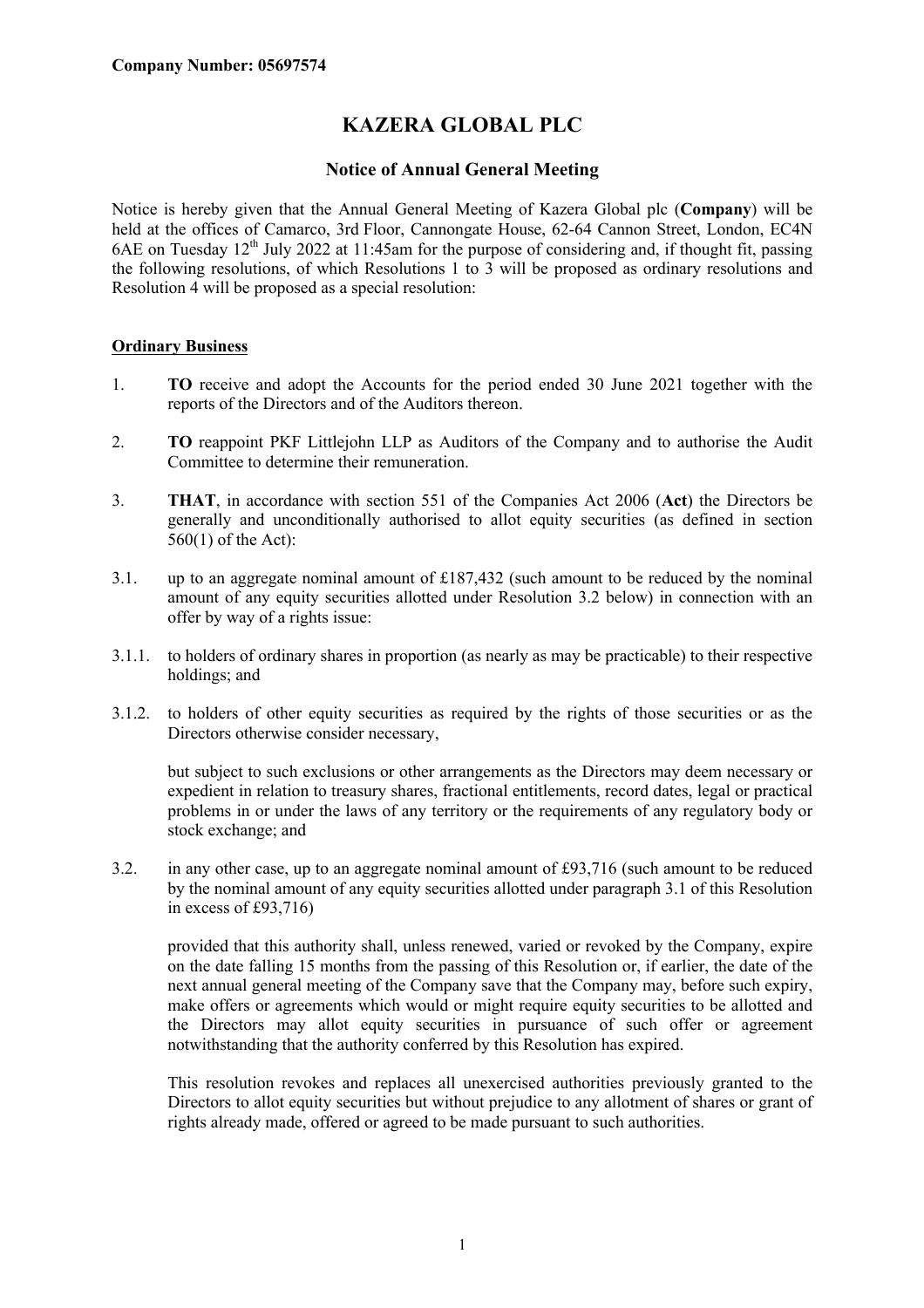## **Special Business**

- 4. **THAT**, subject to the passing of Resolution 3, the Directors be given the general power to allot equity securities (as defined by section 560 of the Act) for cash, either pursuant to the authority conferred by Resolution 3 or by way of a sale of treasury shares, as if section 561 of the Act did not apply to any such allotment or sale, provided that this power shall be limited to:
- 4.1. the allotment of equity securities to the holders of ordinary shares in proportion (as nearly as may be practicable) to their respective holdings but subject to such exclusions or other arrangements as the Directors may deem necessary or expedient in relation to treasury shares, fractional entitlements, record dates, legal or practical problems in or under the laws of any territory or the requirements of any regulatory body or stock exchange; and
- 4.2. the allotment (otherwise than pursuant to Resolution 4.1 above) of equity securities up to an aggregate nominal amount of £93,716.

The power granted by this Resolution will expire 15 months from the date this Resolution is passed or, if earlier, the conclusion of the Company's next annual general meeting (unless renewed, varied or revoked by the Company prior to or on such date) save that the Company may, before such expiry make offers or agreements which would or might require Relevant Securities to be allotted after such expiry and the Directors may allot Relevant Securities in pursuance of any such offer or agreement notwithstanding that the power conferred by this Resolution has expired.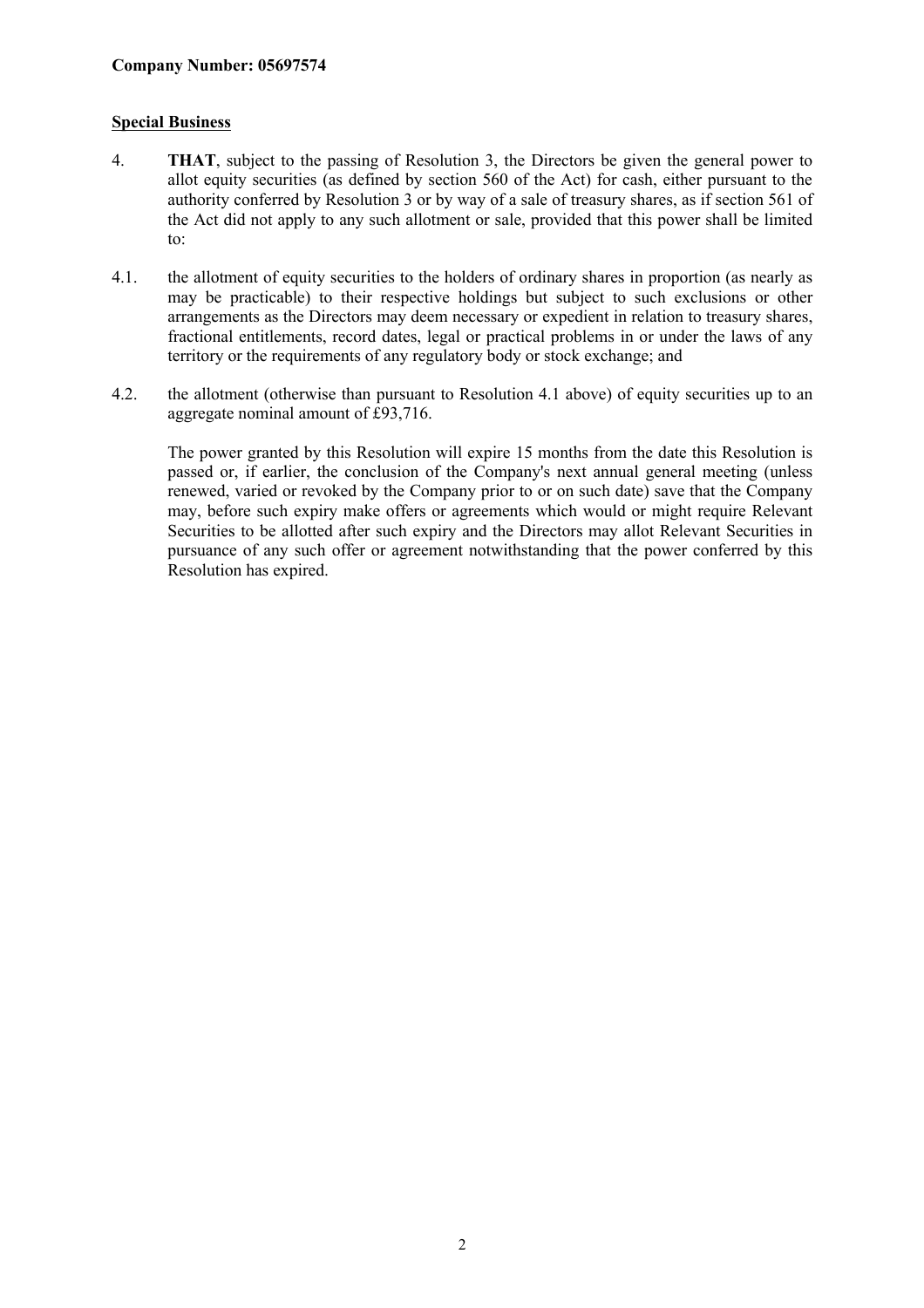# **Report and Financial Statements**

The Company's Report and Financial Statements for the year ended 30 June 2021 are now available on the Company's website – www.kazeraglobal.com, accessible under the "Investor Relations" section. For those shareholders who have elected to receive paper communications, copies of the Annual Report and Financial Statements are enclosed with this notice.

By order of the Board

Brian James *Registered Office* **Company Secretary** Unit D, De Clare House

Sir Alfred Owen Way DATE: 10<sup>th</sup> June 2022 Pontygwindy Industrial Estate **Caerphilly** Wales, CF83 3HU

# **Notes**

### **Entitlement to attend and vote**

1. Pursuant to Regulation 41 of the Uncertificated Securities Regulations 2001 (as amended), the Company specifies that only those members registered on the Company's register of members at close of business on  $8<sup>th</sup>$  July 2022; or, if this Meeting is adjourned, at close of business on the day two days (excluding any part of a day that is not a working day) prior to the adjourned meeting, shall be entitled to vote at the meeting.

### **Appointment of proxies**

- 2. As a member of the Company, you are entitled to appoint a proxy to exercise all or any of your rights to vote at the meeting. You can only appoint a proxy using the procedures set out and referred to in these notes. To appoint a proxy or to give or amend an instruction to a previously appointed proxy your proxy appointment must be received by 11:45 am on the  $8<sup>th</sup>$ July 2022 or, if this Meeting is adjourned, 48 hours (excluding any part of a day that is not a working day) prior to the adjourned meeting.
- 3. You may appoint a proxy, and vote, either:
- 3.1. by visiting www.signalshares.com, and following the instructions; or
- 3.2. by requesting a hard copy form of proxy directly from the registrars, Link Group, by telephone on 0371 664 0300. Calls are charged at the standard geographic rate and will vary by provider. Calls outside the United Kingdom will be charged at the applicable international rate. Lines are open between 09:00 and 17:30, Monday to Friday excluding public holidays in England and Wales; or
- 3.3. in the case of CREST members, by utilising the CREST electronic proxy appointment service in accordance with the procedures set out below.
- 4. To appoint a proxy or to give or amend an instruction to a previously appointed proxy via the CREST system (Link ID: RA10), the CREST message must be received by the issuer's agent by 11:45 am on the  $8<sup>th</sup>$  July 2022. For this purpose, the time of receipt will be taken to be the